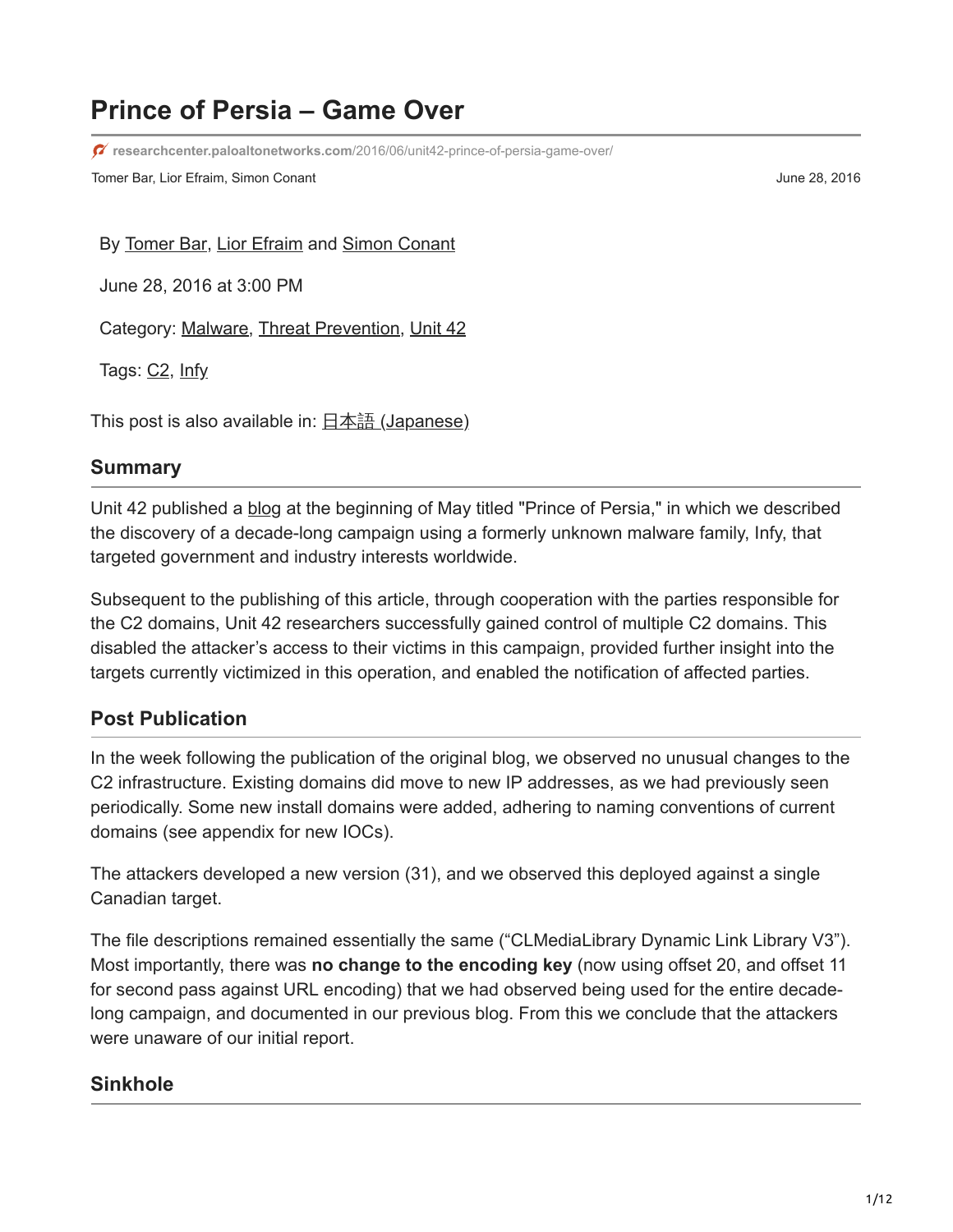Through cooperation with the parties responsible for the C2 domains, we took control of all but one of them, transferring the A records to a server we controlled. This prevented the attackers from being able to subsequently make any further changes to the domain configurations, issue commands to victims, or capture any further data for the majority of victims. An analysis of connections after transfer suggests that the attackers may have used a third-party service to try to understand why they had suddenly lost almost all of their traffic. Figure 1 shows that tool, a geographic representation of victim-C2 traffic, with all but one at that time now communicating with our sinkhole server.



*Figure 1 Graphical representation of victim traffic to C2*

We have since transferred sinkhole control to **Shadowserver**, whom we thank for subsequent victim notification & remediation

([https://www.shadowserver.org/wiki/pmwiki.php/Involve/GetReportsOnYourNetwork\)](https://www.shadowserver.org/wiki/pmwiki.php/Involve/GetReportsOnYourNetwork).

### **Victims**

We were able to analyze victim C2 traffic to understand who were victims of the Infy campaign. We identified 456 malware agents installed on 326 victim systems, in 35 countries. Figure 2 shows a geographical breakdown of victim locations. We noted in our original blog the large amount of targeting of Iranian citizens in this campaign, we observed almost one-third of all victims to be Iranian. Also of note was the low overall volume of victims, compared to, for example, crimeware campaigns.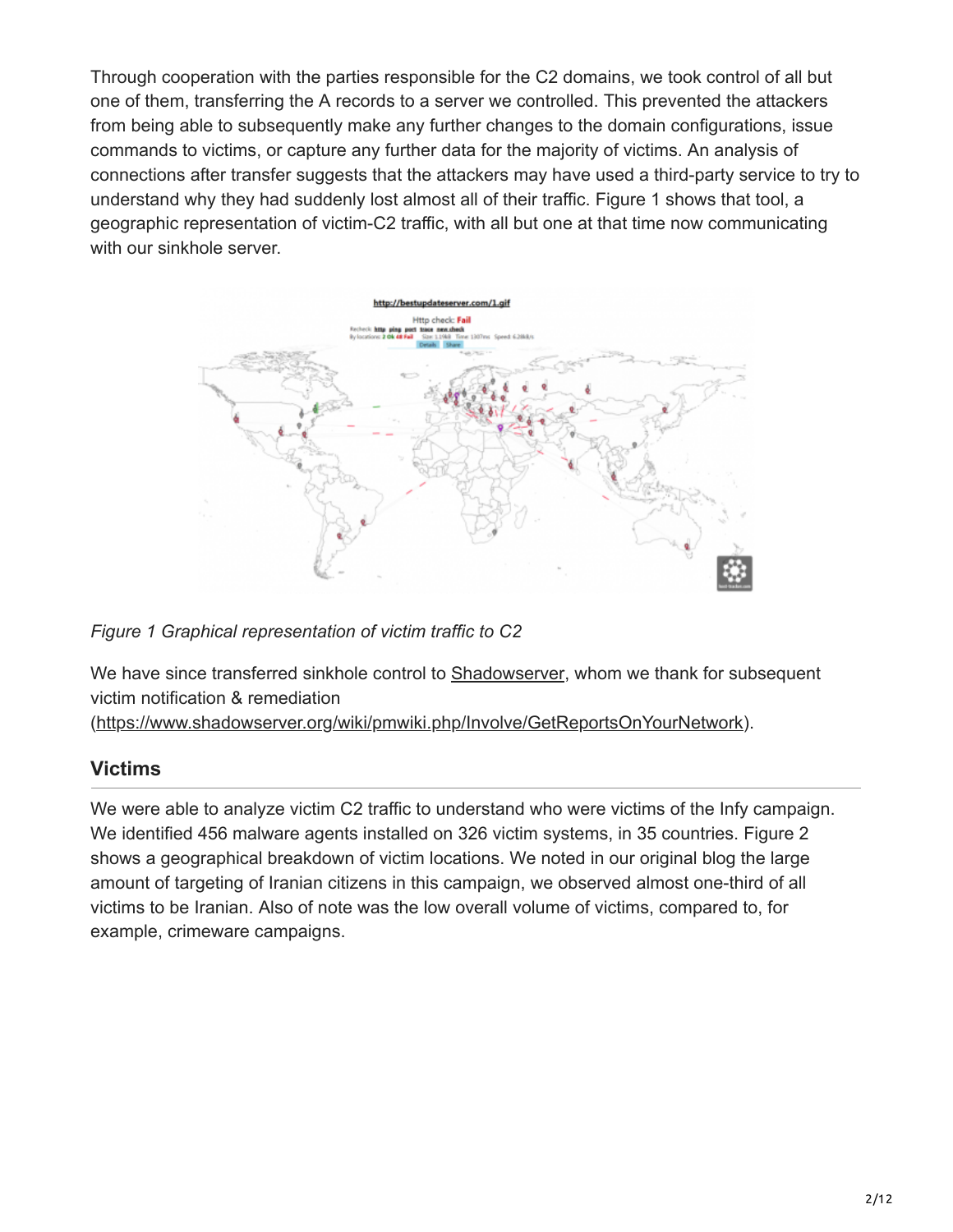

*Figure 2 Geographic location of victims. Please note that New Zealand has been omitted from this map only because we observed no victim activity there.*

# **Versions**

In our original blog, we noted two distinct primary variants of the Infy malware. In addition to the original "Infy" variant, we also see the newer, more sophisticated, interactive, and fuller-featured "Infy M" variant deployed against apparently-higher-value targets. Overall, 93% of all victims were infected with Infy, and 60% with Infy "M" (Figure 3). Combined with the low total number of victims, this suggests a great deal of care given to each individual campaign target. The large number of victims with both variants may relate to their complimentary feature set, or represent an "upgrade" path on victims from the original variant infection, later adding the "M" variant as targets appeared more compelling to the attackers.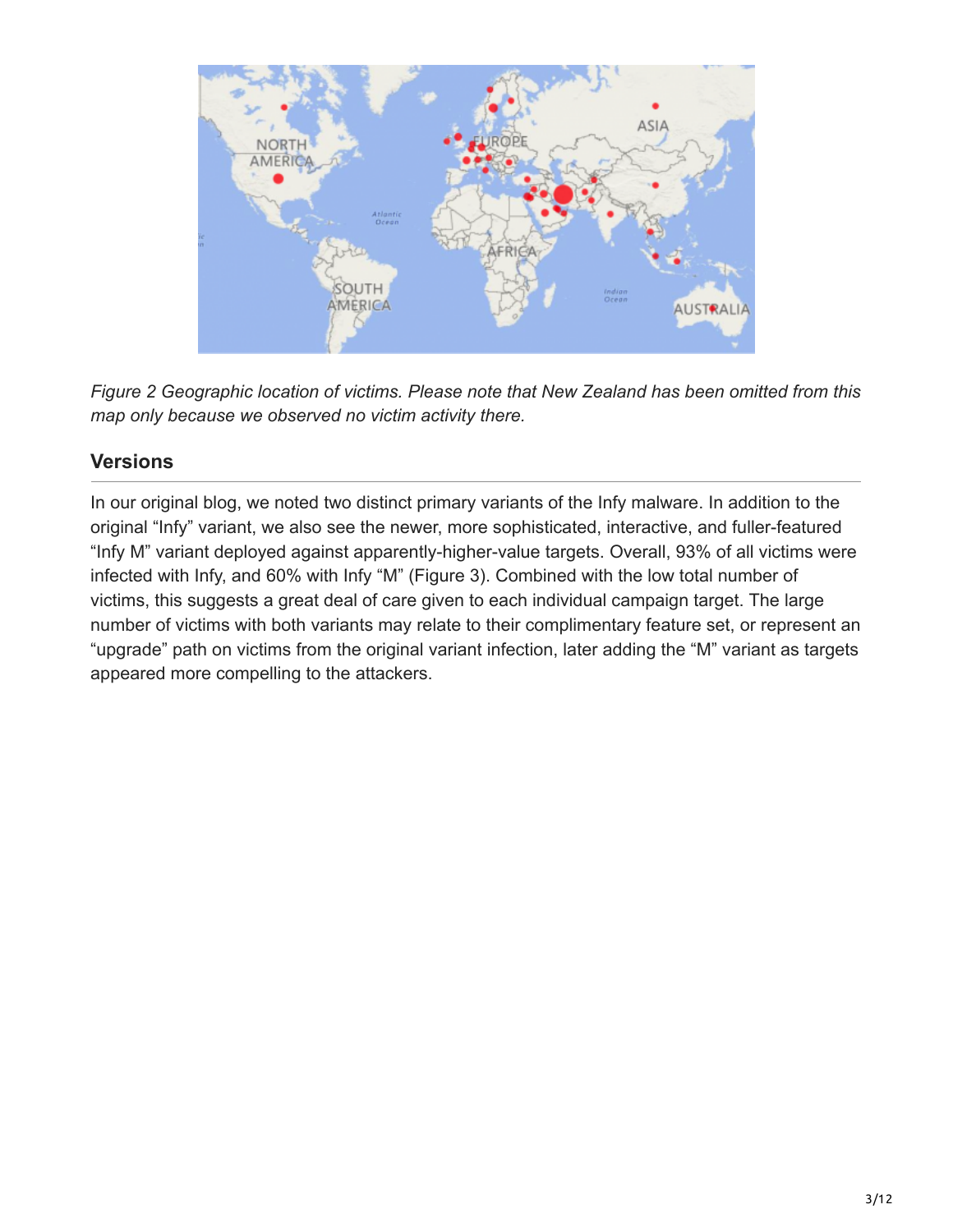

*Figure 3 Breakdown of Infy vs. Infy "M" infections*

For the Infy "M" variant, we note that the majority of targets are using the latest version (7.8), and that none are using the older 6.x versions at all (Figure 4). This suggests that these higher-value targets are paid much more attention, being kept up-to-date with the latest version.

In contrast, for the more basic original Infy variant, we note a full spectrum of versions installed (Figure 5), with many victims on older versions – including the original, decade-old V1 suggesting much less concern is paid to these individual targets (note that we did observe a small number of the older 6.x versions but these do not announce their version when connecting).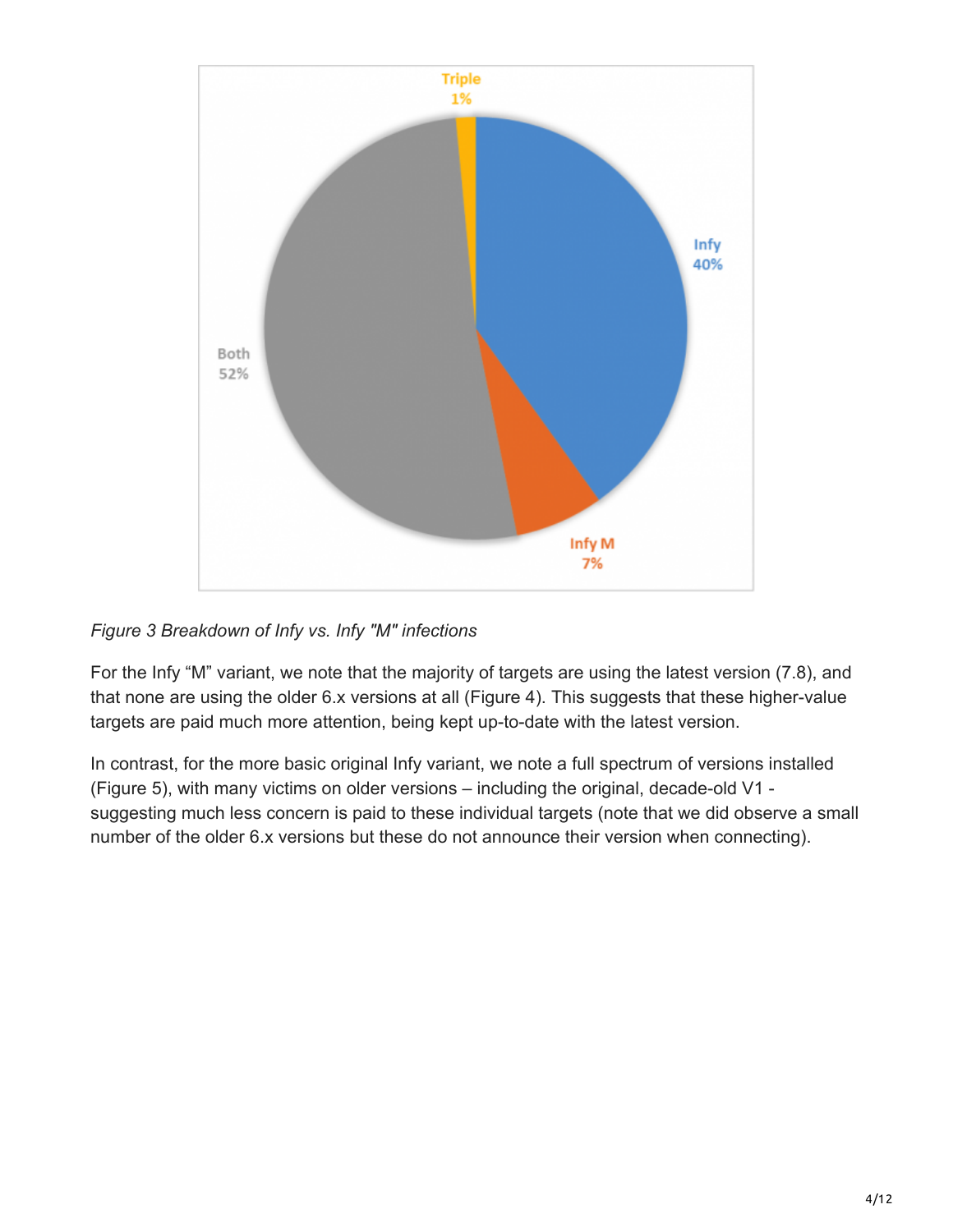

*Figure 4 Infy "M" Victim versions*



*Figure 5 Infy"Original" Victim versions*

# **Game Over**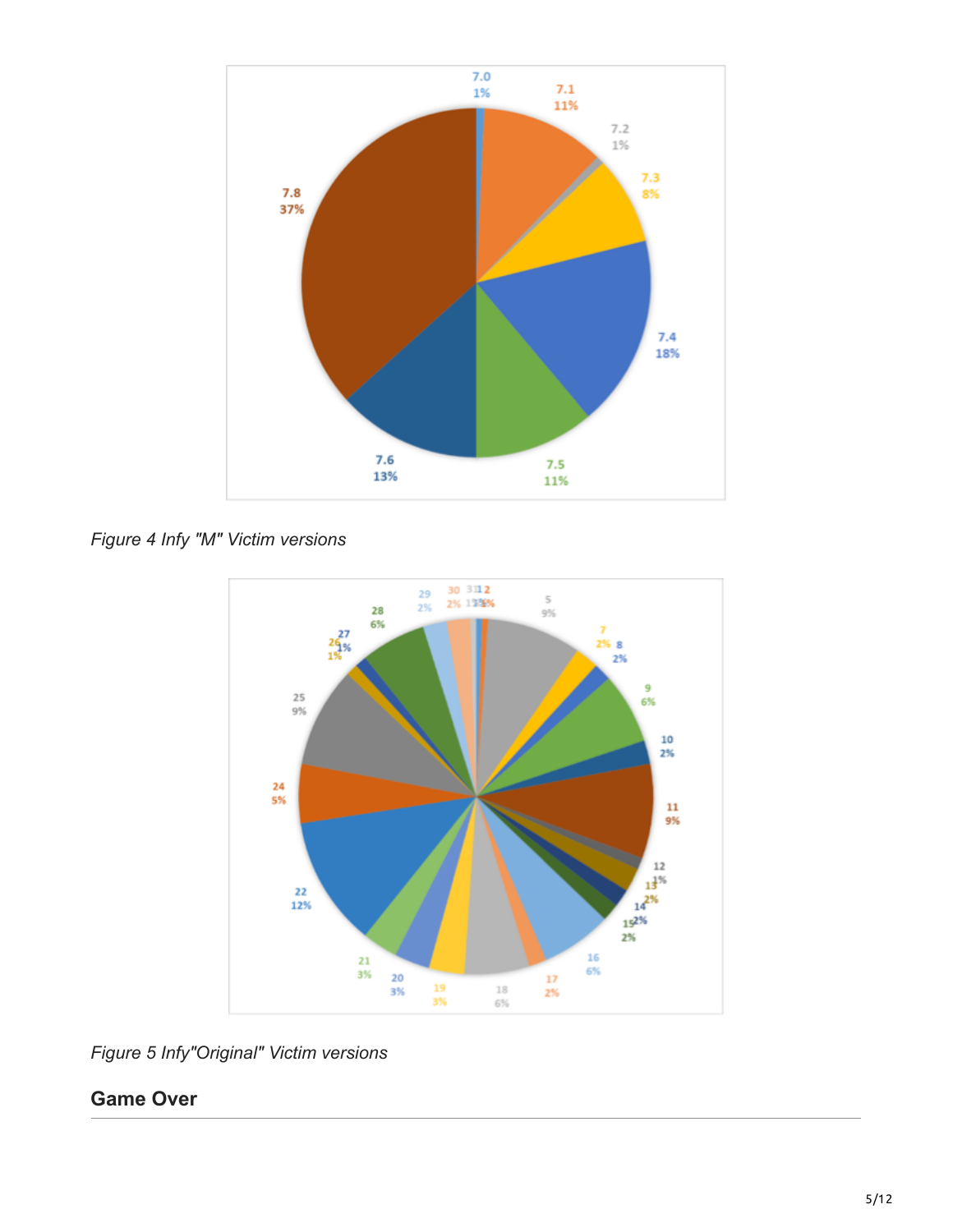Shortly after the takedown, as well as a new Infy version (31), we also observed the registration of multiple domains using a previously-seen pattern, against known campaign IP addresses. Almost every domain in the pattern-range box4035[.]net – box4090[.]net (138.201.0.134). These were not observed in any sample C2 lists however. Bestwebstat[.]com was sinkholed by another operator.

Some victims infected with Infy versions 15-24 still used the C2 server us1s2[.]strangled[.]net, which remained in the hands of the attacker. In early June the attackers used this C2 to issue instructions to download new Infy "M" version 8.0 from us1s2[.]strangled[.]net/bdc.tmp. This was the first time we had observed an Infy variant being directly updated to Infy "M". This used camouflage name "Macromedia v4", changed from "v3" seen in Infy v31. They also removed the voice recording capability in this version.

uvps1[.]cotbm[.]com was used for data exfiltration, previously at 138.201.47.150, after publishing of our original blog moving to 144.76.250.205. It was also hosting malware updates at /themes/u.php.

They also added a curious C2 entry "hxxp://box" (note: defanged for publishing). It's unclear how this should function; possibly a compromised victim intranet device, or the attackers have modified the HOSTS file on the victim computer.

After the take-down, the attackers began to add server IP addresses as well as domain names to their malware C2 list. They also slightly modified their ZIP password from "Z8(2000\_2001ul" to "Z8(2000\_2001uIEr3". Their new malware version added antivirus checks for Kaspersky Labs, Avast, and Trend Micro. The malware data capture now searches for file extensions:

*.doc, .docx, .xls, .xlsx, .xlr, .pps, .ppt, .pptx, .mdb, .accdb, .db, .dbf, .sql, .jpg, .jpeg, .psd, .tif, .mp4, .3gp, .txt, .rtf, .odt, .htm, .html, .pdf, .wps, .contact, .csv, .nbu, .vcf, .pst, .zip, .rar, .7z, .zipx, .pgp, .tc, .vhd, .p12, .crt.pem,.key.pfx, .asc, .cer, .p7b, .sst, .doc, .docx, .xls, .xlsx, .xlr, .pps, .ppt, .pptx.*

and folder locations:

*:\\$recycle.bin, :\documents and settings, :\msocache, :\program files, :\program files (x86), :\programdata, :\recovery, :\system volume information:\users, :\windows, :\boot, :\inetpub, :\i386.*

The malware continued to use the **identical decryption key** seen over the entire history of this campaign.

Mid-June, through cooperation with the parties responsible for the C2 domains and law enforcement, we were able to get the remaining C2 domains null-routed and the directly-IPaddressed server disabled. This is the end of a decade-long campaign, though we naturally expect to see this actor back in some other guise before long.

Thanks to the Malware research team - Yaron Samuel, Artiom Radune, Mashav Sapir, Netanel Rimer – for assistance in the takedown.

## **Appendix 1 – Exfiltration Algorithm**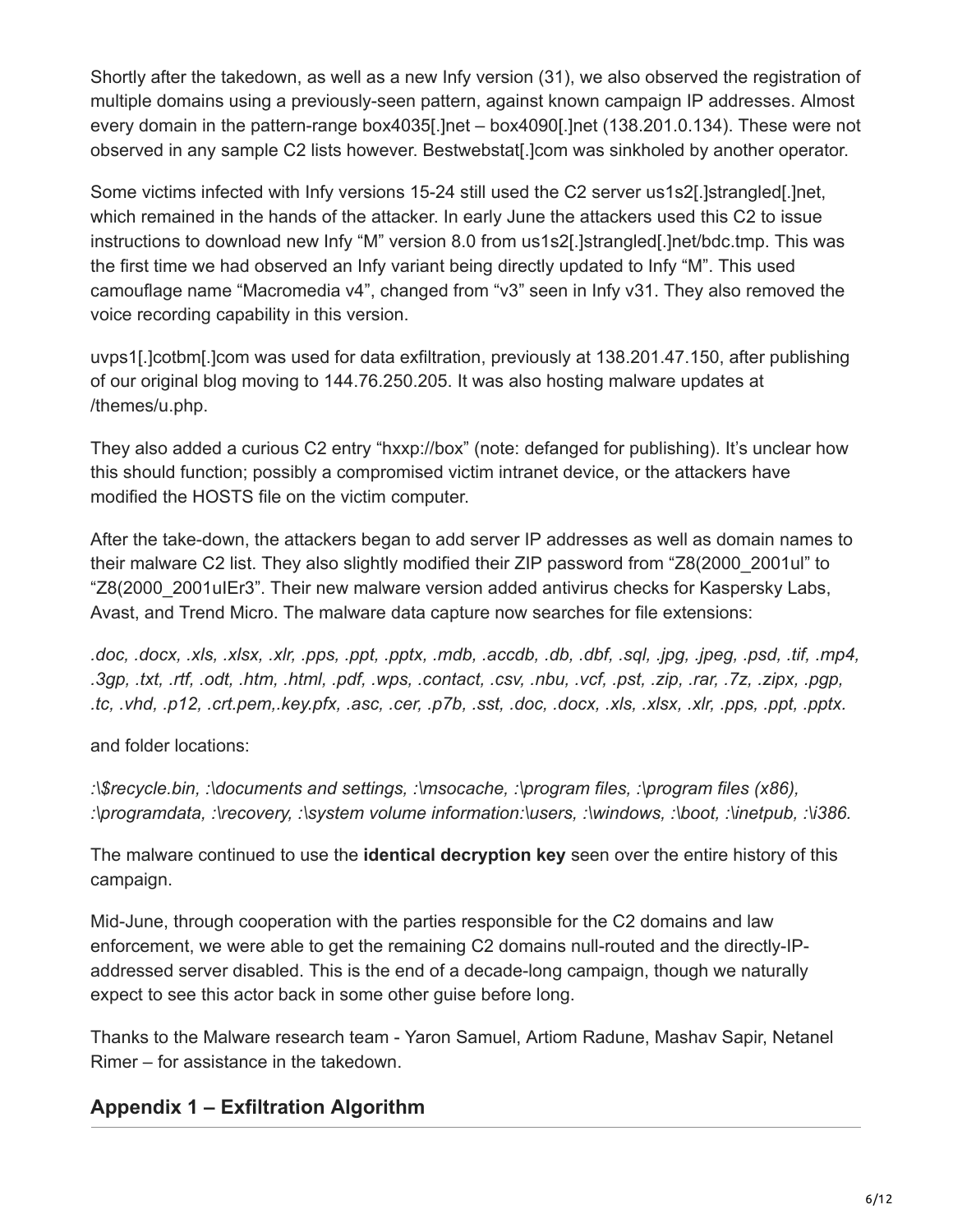The malware uses a different algorithm than that used for encrypting the malware strings to encrypt the exfiltration data, including:

- 1. Keylogger data + language.
- 2. Malware logs installation time, DLL path and name, log path, number of downloads, number of successful/failed connections.
- 3. Information about the victim computer: Time zone, list of drives and types, running processes, disk info.

First the malware adds 1 to all bytes, then an encryption key is initialized based on the victim computer name (the offset in the key is calculated by sum of the computer name letters %key length). Then the key is used to encrypt the data (see decrypt function). The encrypted data is then base64 encoded.

Exfiltration data decryption python code:

| 1                   | import os, sys                                                   |
|---------------------|------------------------------------------------------------------|
| $\overline{2}$      | import string                                                    |
| 3                   | import base64                                                    |
| 4                   | import fileinput                                                 |
| 5                   | <b>FIRST PHASE =</b>                                             |
| 6<br>$\overline{7}$ | "OQTJEqtsK0AUB9YXMwr8idozF7VWRPpnhNCHI6Dlkaubyxf5423jvcZ1LSGmge" |
|                     | <b>SECOND PHASE =</b>                                            |
| 8                   | "PqOwl1eUrYtT2yR3p4E5o6WiQu7ASIDkFj8GhHaJ9sKdLfMgNzBx0ZcXvCmVnb" |
| 9                   | global FULL KEY                                                  |
| 10                  | FULL KEY= ""                                                     |
| 11                  | def sub_1_for_hex(str_input):                                    |
| 12                  | $str\_output = ""$                                               |
| 13                  | for letter in str_input:                                         |
| 14                  | try:                                                             |
| 15                  | str_output += $chr(ord(lefter)-1)$                               |
| 16                  | except:                                                          |
| 17                  | print "sub 1 for hex func problem"                               |
| 18                  | continue                                                         |
| 19                  | return str_output                                                |
| 20                  |                                                                  |
| 21                  | def sum_comp_name(comp_name):                                    |
| 22                  | $sum = 0$                                                        |
| 23                  | for letter in comp_name:                                         |
| 24                  | sum+= ord(letter)                                                |
| 25                  | return sum                                                       |
| 26                  |                                                                  |
| 27                  | def init key(comp):                                              |
| 28                  | $comp_name sum = sum comp_name(comp)$                            |
| 29                  | carry = $divmod(comp$ name sum, 62)                              |
| 30                  | $index = carry[1] - 1$                                           |
| 31                  | end key = FIRST PHASE[:index]                                    |
|                     |                                                                  |
| 32                  | key = FIRST PHASE[index:]                                        |
| 33                  | $key = key + end key$                                            |
| 34                  | $key = key + key$                                                |
| 35                  | return key                                                       |
| 36                  |                                                                  |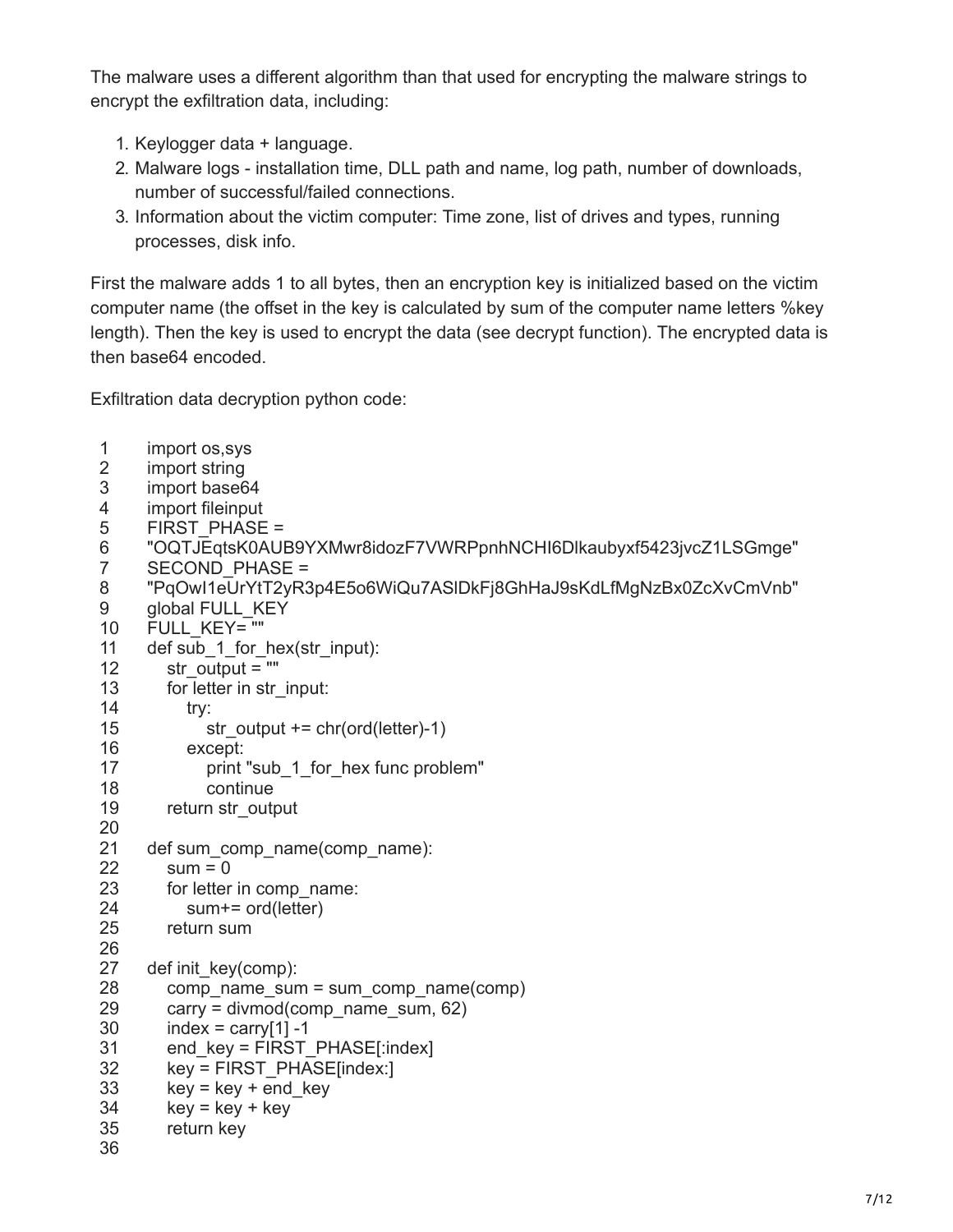```
37
38
39
40
41
42
43
44
45
46
47
48
49
50
51
52
53
54
55
56
57
58
59
60
61
62
63
64
65
66
67
68
69
70
71
72
73
74
75
76
77
78
79
80
81
82
83
84
85
86
87
88
89
90
91
      def decrypt(num_list,offset):
         global FULL_KEY
        input = "for num_str in num_list:
            try:
              input += num_str.decode('hex')
            except:
             input += ' result = ""
         for i, c in enumerate(input):
           i = i \, % 62 + 1 try:
             index = FULL KEY.index(c)-1
            except ValueError:
             result += c continue
            translated = SECOND_PHASE[(index - i +offset) % len(SECOND_PHASE)]
            result += translated
         return result 
      def found infy enc data(line):
        found \overline{inf} str = "show=\"---------- Administration Reporting Service "
        found infy index = line.find(found infy str)
         if not found_infy_index==-1:
            return True,found_infy_index
         else:
           return False, found infy index
     def extract_comp_name(line):
        comp = r''\xd\xa---"comp index = line.find(comp) comp_name = line[comp_index+len(comp):]
        comp_name = comp_name[:comp_name.find("-----")]
        print "(((=)))" + comp_name
         return comp_name
     def extract_enc_data(line):
        header = r''\xd\xastart_index = line.find(header)+len(header)
        line = line[start\ index.]endindex = line.index(\ddot{} \" value=")
         line = line[:endindex]
         return line
      def write_enc_infy_data_to_file(dec_line,comp_name,filename):
        file1 = open(filename + "\Upsilon" + comp_name + ".txt",'ab')
         file1.writelines(dec_line)
         file1.close()
      def enc_wrapper(enc,comp_name):
         global FULL_KEY
         print FULL_KEY
        FULL_KEY = init_key(comp_name)
        encfinal = ""
         for letter in enc:
```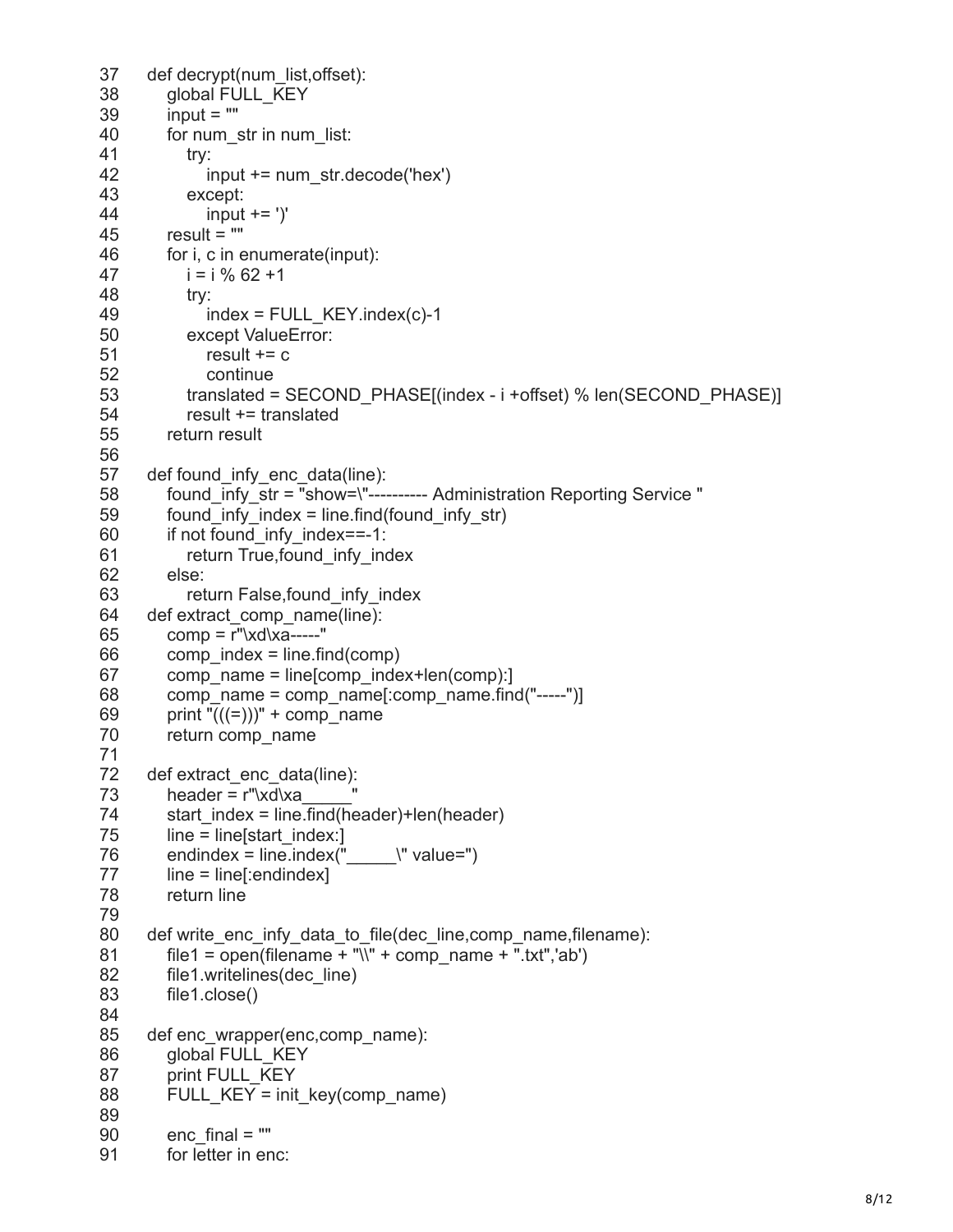```
92
93
94
95
96
97
98
99
100
101
102
103
104
105
106
107
108
109
110
111
112
113
114
115
116
117
enc_rev=="D0":
118
119
120
121
122
123
124
125
126
127
128
129
130
131
132
133
134
135
136
137
138
139
140
141
142
143
144
145
146
              if len(hex(ord(letter))[2:])==1:
             enc final += "0" + hex(ord(letter))[2:]
            elif len(hex(ord(letter))[2:])==2:
             enc final += hex(ord(letter))[2:]
            else:
              print "not good hex length"
              exit()
         enc = enc_final.upper()
         enc = enc.replace("2E","21")
         enc = enc.replace("C5DC5A","")
         enc = enc.replace("D03D00","")
         enc = enc.replace("0B0E","2121") 
         enc = enc.replace("01","21")
        enc len = len(en)encrev = "num list = [] enc_print =""
        for i in range(0,enc_len/2):
           enc rev = enc[-2:] if not enc_rev=="0B" and not enc_rev=="0E" and not enc_rev=="00" and not
             enc_print +=enc_rev
             num_list.append(enc_rev)
            enc= enc[:-2]
         #the first part is always ok
        dec str = decrypt(num list,0)final = sub_1 for hex(dec_str)
         index = final.find("OK: Sent")
         if index==-1:
           print comp_name + " - did not found OK: Sent !!!!\n\n\n\n"
            #exit()
        decrypt data = comp_name + " ++==++ " + str(i) + ": " + final + "\n"
        final start = final[0:500] if final_start in UNIQUE_DATA:
            print comp_name + " already have this data"
             return
        UNIQUE DATA.append(final start)
         index = final.find("Installed Date:")
         if index==-1:
           for i in range(1,61):
             dec str = decrypt3(num list,i)
             final = sub_1 for hex(dec_str)
              ##print all 62 options
              index2 = final.find("PROGRAM START:")
              index3 = final.find("Installed Date:")
             if not index2 = -1 or not index3 = -1:
```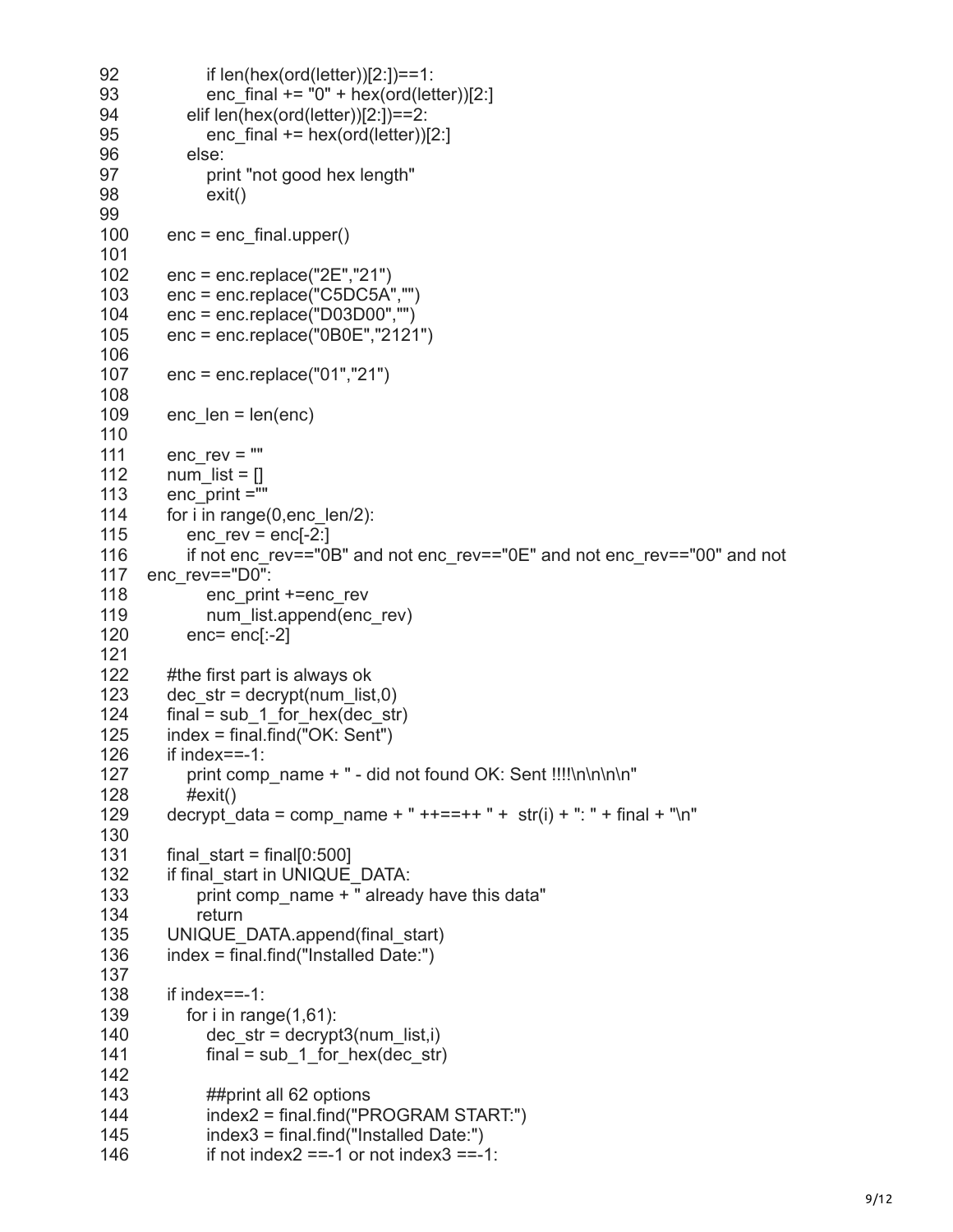| 147        | decrypt data $+=$ str(i) $+$ ": " + final + "\n"                     |
|------------|----------------------------------------------------------------------|
| 148<br>149 | write_enc_infy_data_to_file(decrypt_data,comp_name,FILE_OUTPUT_NAME) |
| 150<br>151 | def read enc data files():                                           |
| 152        | for root, dir, files in os. walk (PDML_PATH):                        |
| 153        | for file in files:                                                   |
| 154        | filename = $root+$ "\\" + file                                       |
| 155        | if os.path.isfile(filename):                                         |
| 156        | print filename                                                       |
| 157        | for line in fileinput.input([filename]):                             |
| 158        | $line = line.strip()$                                                |
| 159        | is found, found infy index= found infy enc data(line)                |
| 160        | if not is found:                                                     |
| 161        | continue                                                             |
| 162        | $line = line[found_infy_index.]$                                     |
| 163        |                                                                      |
| 164        | #get computer name (for use in init_key() later)                     |
| 165        | comp_name = extract_comp_name(line)                                  |
| 166        | UNIQUE_COMP.append(comp_name)                                        |
| 167        | #get the infy encrypted data                                         |
| 168        | $line = extract enc data(line)$                                      |
| 169        | #base64 decode enc_data                                              |
| 170        | $dec$ line = line.decode('base64')                                   |
| 171        | #append enc data to file                                             |
| 172        | write_enc_infy_data_to_file(dec_line,comp_name,FILE_ENC_OUTPUT_NAME) |
| 173        | enc wrapper(dec line, comp name)                                     |
| 174        | try:                                                                 |
| 175        | read enc data files()                                                |
|            | except:                                                              |
|            | print "exception!!!!"                                                |

### **Appendix 2 –IoCs**

Infy version 31: f07e85143e057ee565c25db2a9f36491102d4e526ffb02c83e580712ec00eb27

Infy "M" version 8.0: 583349B7A2385A1E8DE682A43351798CA113CBBB80686193ECF9A61E6942786A

5.9.94.34 138.201.0.134 138.201.47.150 144.76.250.205 138.201.47.158 138.201.47.153 us1s2[.]strangled[.]net uvps1[.]cotbm[.]com gstat[.]strangled[.]net secup[.]soon[.]it p208[.]ige[.]es lu[.]ige[.]es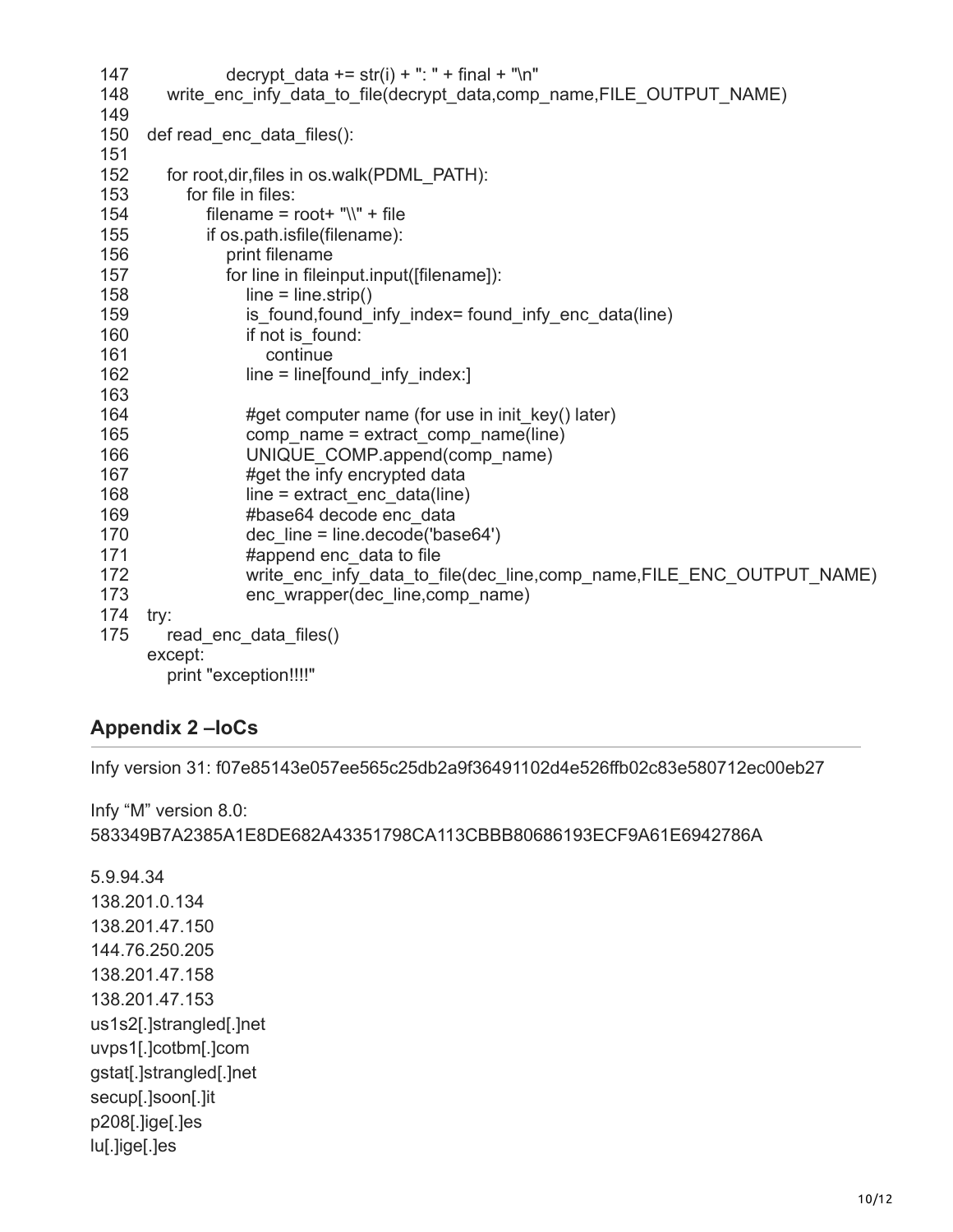updateserver1[.]com updateserver3[.]com updatebox4[.]com bestupdateserver[.]com bestupdateserver2[.]com bestbox3[.]com safehostline[.]com youripinfo[.]com bestupser[.]awardspace[.]info box4035[.]net box4036[.]net box4037[.]net box4038[.]net box4039[.]net box4040[.]net box4041[.]net box4042[.]net box4043[.]net box4044[.]net box4045[.]net box4046[.]net box4047[.]net box4048[.]net box4049[.]net box4050[.]net box4051[.]net box4052[.]net box4053[.]net box4054[.]net box4055[.]net box4056[.]net box4057[.]net box4058[.]net box4059[.]net box4060[.]net box4061[.]net box4062[.]net box4063[.]net box4064[.]net box4065[.]net box4066[.]net box4067[.]net box4068[.]net box4069[.]net box4070[.]net